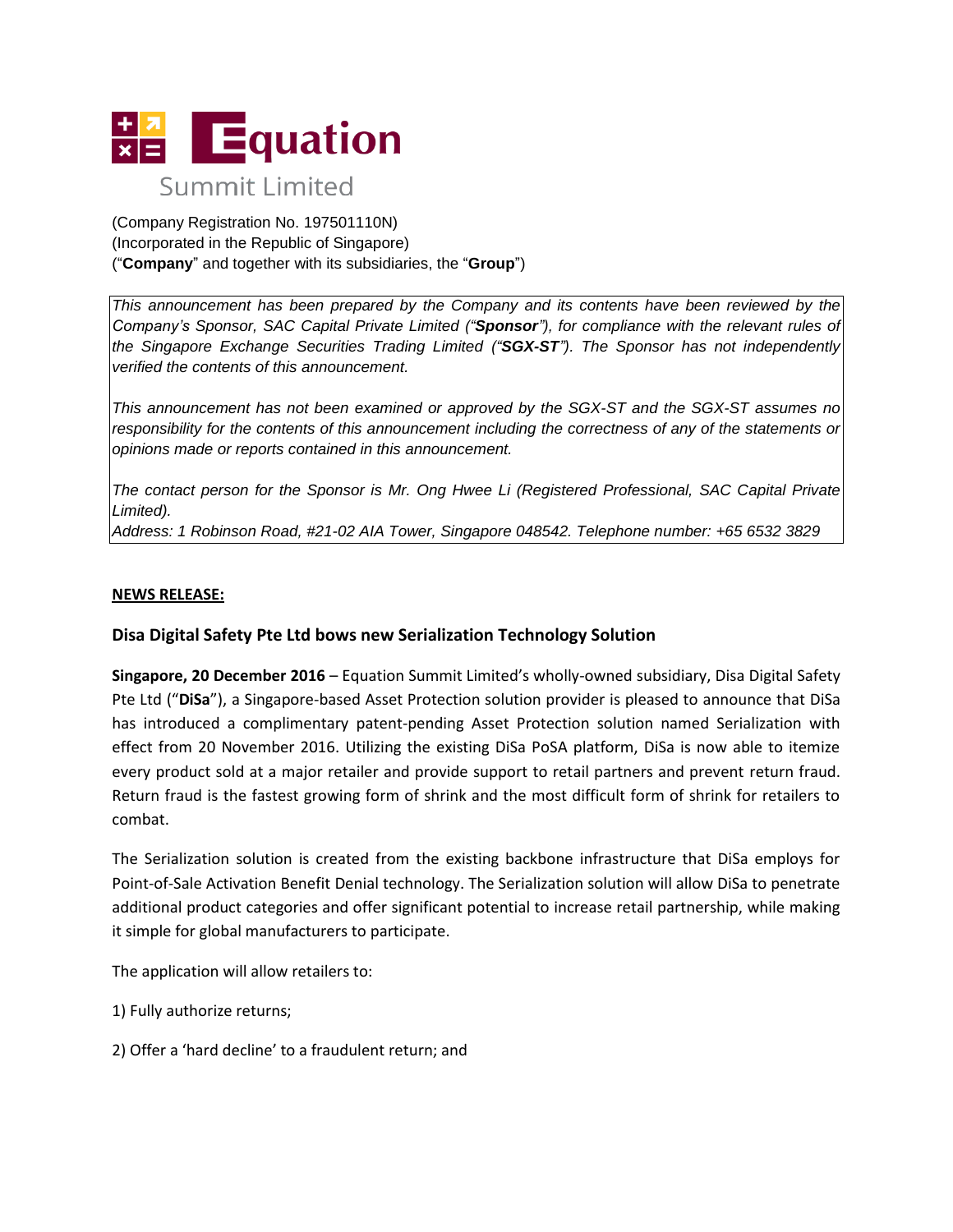3) Communicate to the consumer that the unit was not purchased at this retailer, but will allow the associate to direct the consumer to the correct retailer

The DiSa solution is the world's first digital asset protection solution and is now building out into the 'first-of-a-kind' ('**FOAK**') digital asset protection platform. The DiSa solution offers end-to-end protection against theft and protects the retail asset from the point-of-production to the point-of-sale. The DiSa solution is a low-cost solution that increases efficiency both in the supply chain, in the front and back of retail stores around the world. The FOAK allows retailers to move to a completely digital platform and solve yet another gap that has been utilized by offenders to create shrink. Not only will this solution allow retailers to sell more by increasing in-stock items (top line revenue), it will also decrease shrink (helping the retailer bottom line).

The solution is safe, digital and is being deployed at major retailers on a global footprint. DiSa will continue to research and develop new technologies, new solutions from a single digital low-cost platform that creates sales opportunities, drives efficiency gains and improves the retail shopping experience.

# **About Disa Digital Safety Pte Ltd**

Disa Digital Safety Pte Ltd is a Singapore-based technology solutions provider that specializes in research and development of cutting-edge security ("DiSa Asset Protection System") and digital authentication ("QuickCheck") solutions.

DiSa Asset Protection System, the world's first anti-theft protection technology a digital lock on consumer electronic products. DiSa Asset Protection System allows the manufacturers and retailers of consumer electronic products to prevent theft by integrating DiSa Asset Protection System codes into their products during the manufacturing process by making it inoperable at the point-of-manufacturing until the point-of-sale at retail stores.

DiSa Asset Protection System has won several awards for technology innovation including two recognition of Achievement Awards for its innovative features at the 2009 Plus X Award Technology Conference in Cologne, Germany.

QuickCheck is a digital authentication solution that is capable of verifying the authenticity of a product instantaneously. It allows the consumers to validate the authenticity of a product in real time prior to a purchase decision via their own devices. This is done through the scanning of a unique barcode ("QC Code") that is applied or printed on the packaging of the products. All it takes to authenticate is a smart phone with location service.

## [www.digital-safety.sg](http://www.digital-safety.sg/)

## [www.digital-safety.us](http://www.digital-safety.us/)

# **About Equation Summit Limited**

Equation Summit Limited is an investment holding company listed on the SGX Catalist. It is also involved in integrated electronic waste recycling services including recovery/refinery of ferrous, non-ferrous and